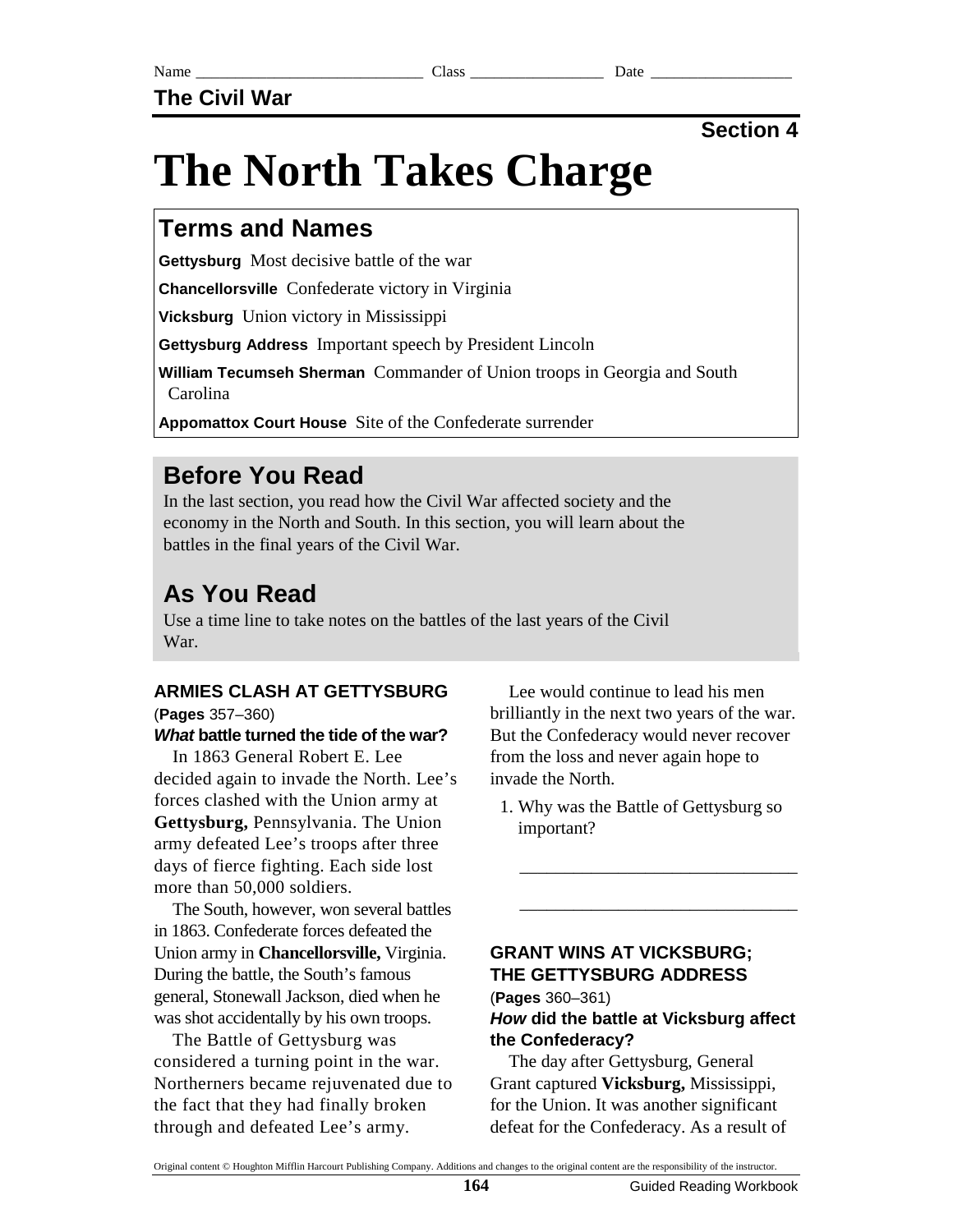the battle, the Union controlled the Mississippi River. The Confederacy was split in two.

In November 1863, a cemetery was dedicated at Gettysburg. President Lincoln delivered a short speech. The **Gettysburg Address** honored the dead and asked Americans to rededicate themselves to preserving the Union. Lincoln promised that "this government of the people, by the people, for the people" would survive.

 2. What was the result of the battle at Vicksburg?

\_\_\_\_\_\_\_\_\_\_\_\_\_\_\_\_\_\_\_\_\_\_\_\_\_\_\_\_\_\_

\_\_\_\_\_\_\_\_\_\_\_\_\_\_\_\_\_\_\_\_\_\_\_\_\_\_\_\_\_\_

## **THE CONFEDERACY WEARS DOWN** (**Pages** 362–365) **How did Union forces wear down the South?**

The losses at Gettysburg and Vicksburg caused Southern morale to drop. Many men had been lost in battle. The Confederate army was low on food, ammunition, and supplies. Soldiers began to desert. Some even joined the Union Army.

The South was exhausted and had few resources left. Southern leaders started to fight among each other. The Confederate Congress accused President Davis of ineffective leadership. Some Southerners began calling for peace.

Meanwhile, Lincoln made Ulysses S. Grant commander of all Union armies. Grant gave **William Tecumseh Sherman** command of the military division of the Mississippi. Both generals sought a total victory over the South. This meant conquering not only the South's army and government but also its civilian population.

In 1864, Grant fought Lee's army in Virginia. Grant's basic tactic was to attack and then attack again. Even if his casualities ran twice as high as those of Lee, the North could afford it. The South could not.

Grant threw his troops into battle after battle. During a six-week period, Grant lost nearly 60,000 men to Lee's 32,000. Democrats and Northern newspapers called Grant a butcher. However, Grant kept fighting. He had promised Lincoln, "whatever happens, there will be no turning back."

Meanwhile, Sherman's troops invaded Georgia. His forces marched across the state to the sea. They destroyed cities and farms as they went. They did the same in South Carolina. The South was quickly becoming a wasteland.

Despite the Union's military success, Lincoln feared he would not be re-elected in 1864. Many Northerners felt the war had gone on too long and had caused too much destruction. But news of Sherman's victories helped Lincoln win a second term.

By March 1865, it was clear that the end of the Confederacy was near. President Davis fled Richmond. On April 9, 1965, Generals Lee and Grant met in a Virginia village called **Appomatox Court House** and arranged the Confederate surrender.

The terms were generous. Lincoln did not want to impose harsh terms on the Confederates. As a result, Grant paroled Lee's soldiers. He sent them home with their personal possessions, horses, and three days' worth of rations. Officers were permitted to keep their sidearms. Within a month, all Confederate resistance collapsed. After four long years, The Civil War was over.

 3. Why were Sherman's victories important to Lincoln?

\_\_\_\_\_\_\_\_\_\_\_\_\_\_\_\_\_\_\_\_\_\_\_\_\_\_\_\_\_\_\_

\_\_\_\_\_\_\_\_\_\_\_\_\_\_\_\_\_\_\_\_\_\_\_\_\_\_\_\_\_\_\_

Original content © Houghton Mifflin Harcourt Publishing Company. Additions and changes to the original content are the responsibility of the instructor.